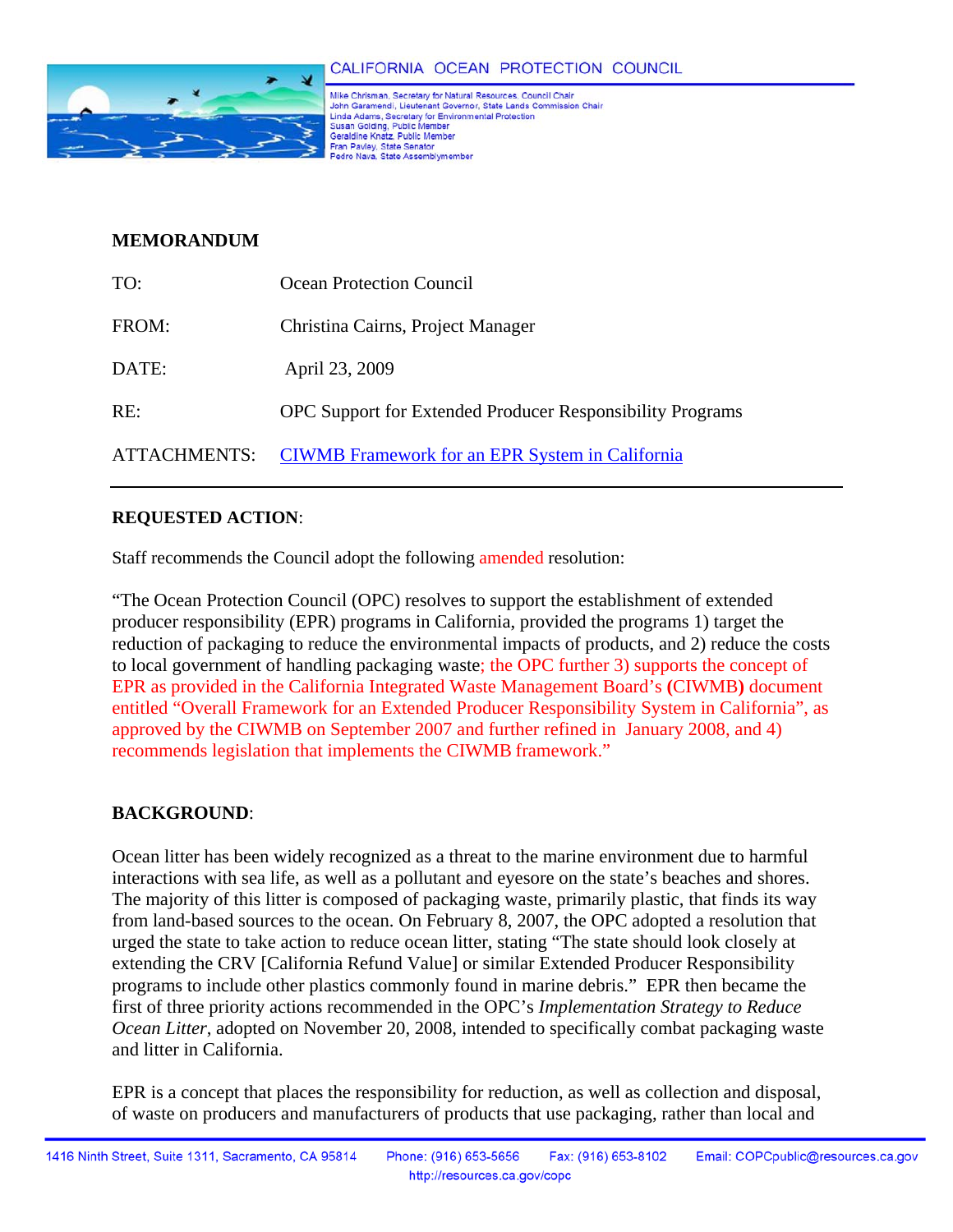state agencies responsible for waste collection and litter cleanup. EPR programs have already been implemented worldwide to reduce waste and litter but have yet to be fully realized in the United States. In the meantime, litter is accumulating in the ocean and on our shoreline, endangering wildlife and human health, while state and local agencies spend millions of dollars per year in litter cleanup efforts.

The California Integrated Waste Management Board (CIWMB) recently adopted an EPR Framework (attached) that incorporates EPR principles into waste management policies and seeks statutory authority for the board to regulate waste management of specific products through EPR programs. The goals of the framework are to reduce environmental impacts, advance source reduction and material reuse, and reduce the burden on taxpayers and ratepayers by transferring waste-related costs to producers and consumers of products. The OPC Implementation Strategy specifically provided support for this framework, stating the "CIWMB should have the authority to adopt EPR regulations" but urged the CIWMB to "prioritize EPR for packaging waste to the extent feasible." While the CIWMB framework considers packaging in its definition of EPR, it does not explicitly include packaging as a target category of an EPR program. The OPC believes packaging should be an essential component of any EPR program due to the prevalence of packaging in the waste stream and its presence in marine debris: according to the CIWMB, approximately one third of the 66 million tons of solid waste generated by Californians each year is packaging waste. In addition, because the majority of ocean litter is comprised of plastic packaging material, the OPC urges agencies and industry to reduce packaging waste of plastics specifically through their EPR initiatives.

 Furthermore, EPR programs must aim to reduce costs to local government for the collection, disposal and recycling of waste and litter. These costs are traditionally borne by cities and counties, and ultimately tax- and rate-paying citizens, and total millions in public spending each year. For example, the City of Oakland allocated approximately \$19 million in the 2008-2009 fiscal year for litter cleanup and abatement programs and reports that Waste Management spends an estimated \$80 million per year for collection of trash from the city's street containers<sup>[1](#page-1-0)</sup>; the City of San Francisco spent over \$90 million in annual litter cleanup costs for various departments<sup>[2](#page-1-1)</sup>, while San Jose spent an estimated \$[3](#page-1-2) million on litter abatement last year<sup>3</sup>. Under an EPR system, manufacturers, distributors and retailers would be responsible for the "end of life" management of their products. This shift in responsibility would not only reduce costs to government of managing the collection and disposal of waste, but would incentivize producers to reduce the amount of packaging used for their products and recycle used materials, thereby reducing the amount of waste and litter in the environment.

### C**ONSISTENCY WITH THE CALIFORNIA OCEAN PROTECTION ACT:**

The proposed action is consistent with the California Ocean Protection Act (Division 26.5 of the Public Resources Code). Section  $35615(a)(1)$  specifically directs the Council to coordinate activities of state agencies to improve the effectiveness of state efforts to protect ocean resources, establish policies to coordinate the collection of scientific data related to the ocean, and

<u>.</u>

<span id="page-1-0"></span><sup>&</sup>lt;sup>1</sup> Markley Bavinger, City of Oakland. Email communication, April 15, 2009.

<span id="page-1-1"></span> $2^{2}$  David Assman, Deputy Director of Department of the Environment, City of San Francisco. Email communication, April 15, 2009.

<span id="page-1-2"></span> $3 \text{ Melody}$  Tovar, Deputy Director of Watershed Protection, City of San Jose. Phone communication, April 15, 2009.